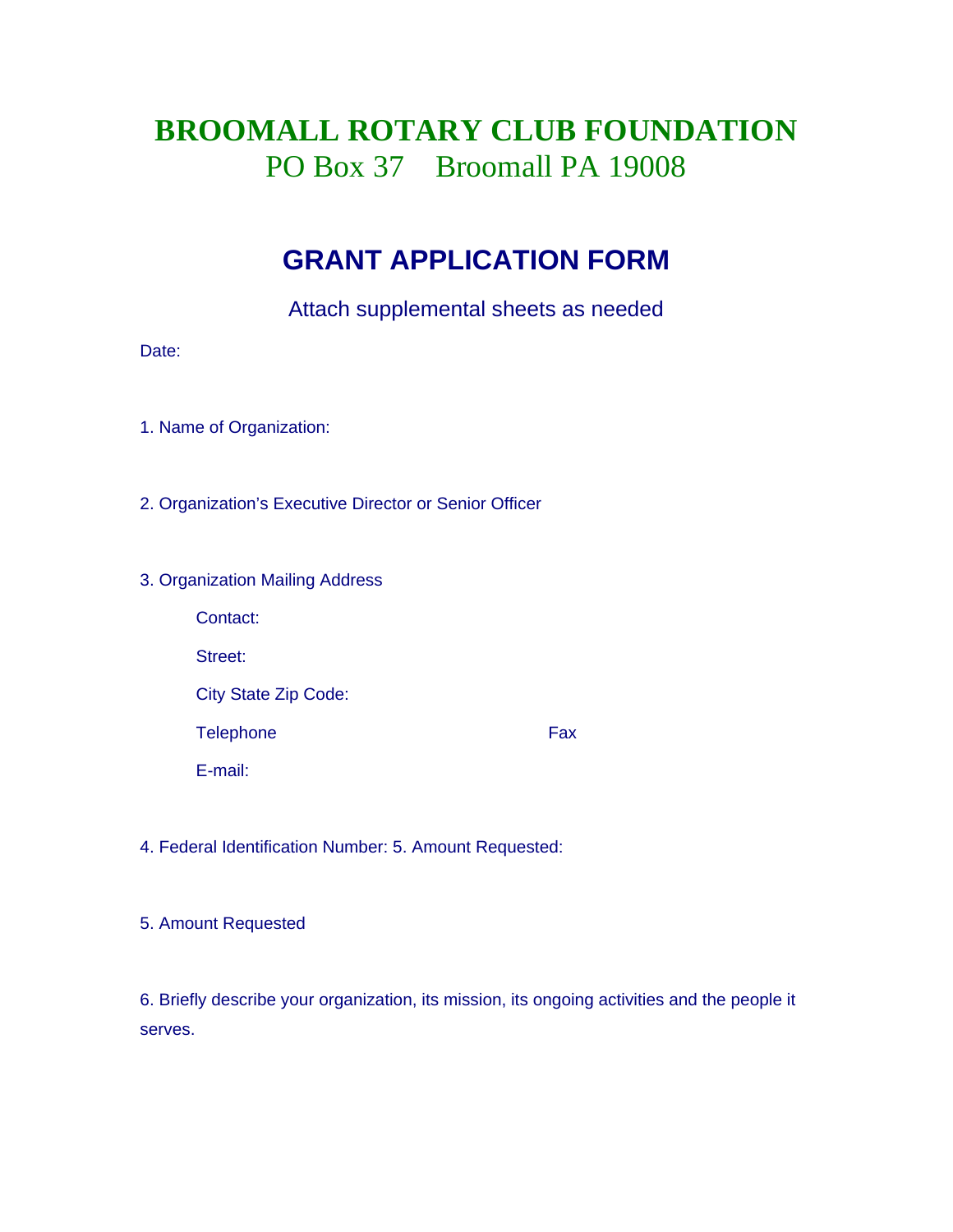7. Briefly describe the purpose for which you are making this grant request, including the proposed use of the requested funds in Marple Township (or for the benefit of Marple Township Residents) or International project and when the activities for which the grant is sought will take place.

8. If you are seeking funds for specific items, identify each item needed for your proposed activities. Enter the total

on the line at the bottom. Identify Items Needed and Cost of Items Needed

| Item 1                |  |
|-----------------------|--|
| $\frac{1}{2}$         |  |
|                       |  |
| $\sim$                |  |
|                       |  |
| $\frac{1}{2}$         |  |
|                       |  |
| $\frac{1}{2}$         |  |
| <b>TOTAL COSTS \$</b> |  |

9. Identify below any additional sources of funds for the items listed above, excluding any in-kind donations (such as value of volunteer labor). Enter the total on the line at the bottom.

Other Source of Funds/Item Needed Amount of Funds from Other Source

| $\frac{1}{2}$ |  |
|---------------|--|
|               |  |
| $\frac{1}{2}$ |  |
|               |  |
| $\frac{1}{2}$ |  |
|               |  |

#### TOTAL FUNDS FROM OTHER SOURCES \$

10. Identify below any matching funds available for your requested grant

11. Please attach your organization's annual financial report/budget, any supplemental materials, and any additional information that you would like us to consider.

### **Home**